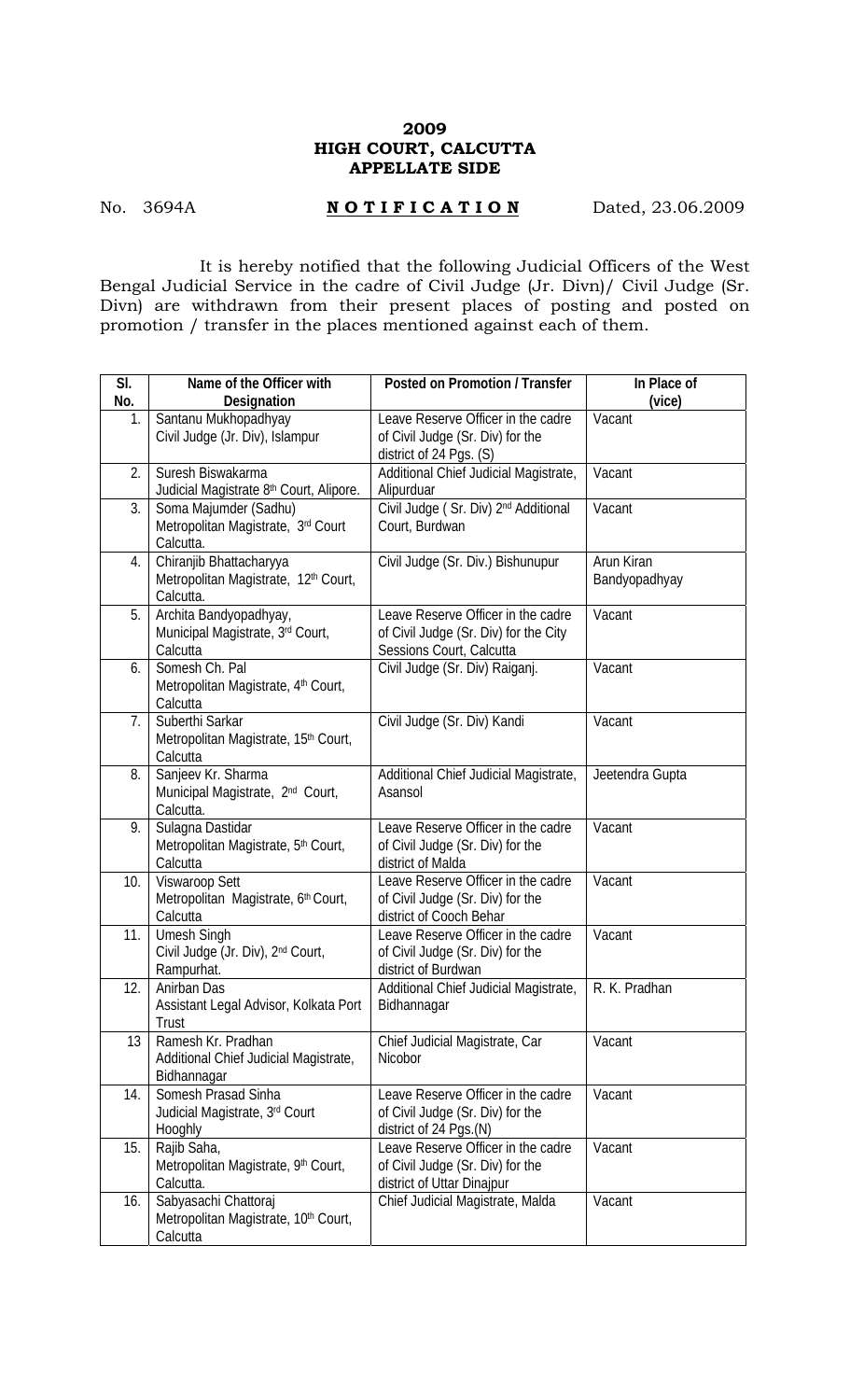| 17. | <b>Bibhuti Khesong</b><br>Civil Judge (Jr. Div), Sealdah, 24-<br>Pgs. $(N)$                         | Leave Reserve Officer in the cadre<br>of Civil Judge (Sr. Div) for the<br>district of Jalpaiguri        | Vacant              |
|-----|-----------------------------------------------------------------------------------------------------|---------------------------------------------------------------------------------------------------------|---------------------|
| 18  | Surajit Dey<br>Registrar, Small Causes Court,<br>Calcutta                                           | Leave Reserve Officer in the cadre<br>of Civil Judge (Sr. Div) for the<br>district of Dakshin Dinajpur  | Vacant              |
| 19  | Suparna Ray - 1<br>Assistant Legal Advisor, KPT                                                     | Leave Reserve Officer in the cadre<br>of Civil Judge (Sr. Div) for the<br>district of Bankura           | Vacant              |
| 20  | Kum Kum Singha<br>Civil Judge (Jr. Div), 2nd Court,<br>Howrah                                       | Leave Reserve Officer in the cadre<br>of Civil Judge (Sr. Div) for the<br>district of Howrah            | Vacant              |
| 21  | Salim Ahmed Ansari<br>Judicial Magistrate, Khatra                                                   | Civil Judge (Sr. Div) 8Th court,<br>Alipore                                                             | Vacant              |
| 22  | Srikumar Goswami<br>Civil Judge (Jr. Div.), Additional<br>Court, Tamluk                             | Civil Judge (Sr. Div), 2nd Court,<br>Hooghly                                                            | Vacant              |
| 23  | Ashutosh Sarkar,<br>Metropolitan Magistrate, 11 <sup>th</sup> Court,<br>Calcutta                    | Civil Judge (Sr. Div) 1st Court<br>Contai.                                                              | Vacant              |
| 24  | Chinmoy Chattopadhyay - II<br>Judicial Magistrate, 2 <sup>nd</sup> Court, Port<br>Blair             | Registrar, City Civil Court                                                                             | Jahangir Kabir      |
| 25  | Binoy Kr. Prasad<br>Civil Judge (Jr. Div) 1st Court,<br>Hooghly                                     | Civil Judge (Sr. Div) Ranaghat                                                                          | Vacant              |
| 26  | Sudip Bhattacharya<br>Civil Judge (Jr. Div) cum JM,<br>Toofanganj                                   | Civil Judge (Sr. Div) 1st Court,<br>Barasat.                                                            | Vacant              |
| 27  | Mukulika Sinha<br>Civil Judge (Jr. Div) cum JM, Dinhata                                             | Leave Reserve Officer in the cadre<br>of Civil Judge (Sr. Div) for the<br>district of Murshidabad       | Vacant              |
| 28  | Sukumar Sutradhar<br>Metropolitan Magistrate, 13th Court,<br>Cal                                    | Civil Judge (Sr. Div) 1st Court,<br>Paschim Medinipur                                                   | Vacant              |
| 29  | Akhilesh Kr. Pandey<br>Civil Judge (Jr. Div), 2nd Court,<br>Murshidabad                             | Civil Judge (Sr. Div) 6th Court<br>Alipore                                                              | <b>Bikash Banik</b> |
| 30  | <b>Bikash Banik</b><br>Civil Judge (Sr. Div) 6th Court,<br>Alipore                                  | Chief Judicial Magistrate, Port<br>Blair                                                                | Vacant              |
| 31  | Samyajit Mukhopadhyay<br>Assistant Legal Advisor, KPT                                               | Civil Judge (Sr. Div) Katwa                                                                             | Vacant              |
| 32  | Madhumita Roy - I<br>Metropolitan Magistrate, 14th Court,<br>Calcutta                               | Civil Judge (Sr. Div) Bongaon                                                                           | Vacant              |
| 33  | Ataur Rahaman<br>Judicial Magistrate, 1 <sup>st</sup> Court, Port<br>Blair                          | Civil Judge (Sr, Div) Uluberia                                                                          | Vacant              |
| 34  | Mir Rashid Ali<br>Civil Judge (Jr. Div) Ghatal                                                      | Leave Reserve Officer in the cadre<br>of Civil Judge (Sr. Div) for the<br>district of Birbhum           | Vacant              |
| 35  | <b>Bibhas Chatterjee</b><br>Registrar & Metropolitan Magistrate,<br>7 <sup>th</sup> Court, Calcutta | Leave Reserve Officer in the cadre<br>of Civil Judge (Sr. Div) for the<br>district of Hooghly           | Vacant              |
| 36  | Anupam Maiti<br>Metropolitan Magistrate, 17th Court,<br>Calcutta                                    | Civil Judge (Sr. Div) Additional<br>Court, Bankura                                                      | Vacant              |
| 37  | Prasanta Kr. Sil<br>Metropolitan Magistrate, 16th Court,<br>Calcutta                                | Leave Reserve Officer in the cadre<br>of Civil Judge (Sr. Div) for the<br>district of Paschim Medinipur | Vacant              |
| 38  | Sri Ratan Kr. Das<br>Judicial Magistrate, 4 <sup>th</sup> Court, Alipore                            | Leave Reserve Officer in the cadre<br>of Civil Judge (Sr. Div) for the<br>district of Purulia           | Vacant              |